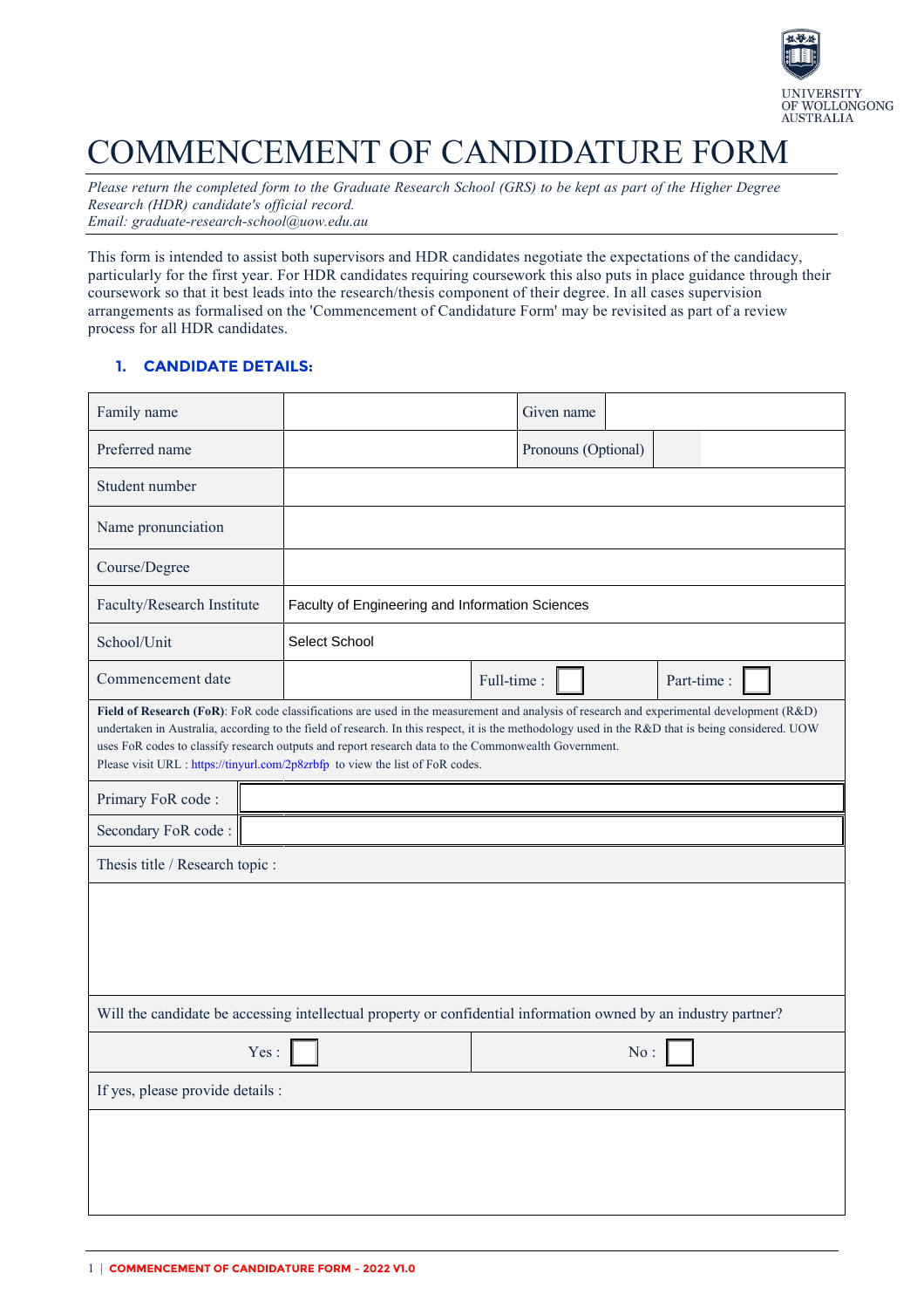*As per section 10 of the Intellectual Property (IP) Policy, UOW supervisors electing to supervise a candidate on a project that is likely to have commercialisation expectations or is subject to a contract with an external organisation, must ensure that the Innovation and Commercial Research Unit has negotiated a Student Deed of Assignment and/or Confidentiality Agreement with the candidate before the candidate commences work on the research project. If the candidate chooses not to sign a Student Deed of Assignment and/or Confidentiality Agreement for that project, the project will not be available to that candidate and the candidate will then be free to choose another project without prejudice. Student assignment of IP is dealt within the Student Assignment of Intellectual Property Policy.*

*Relevant Innovation and Commercial Research Unit staff member should be contacted for further advice regarding this question in the Commencement of Candidature Form. Supervisors should select "yes" if:*

- *there is a contract with a third-party that relates to this project;*
- *there is a grant that relates to the project;*
- *the project involves use of IP owned or licensed by UOW;*
- *there is likely to be IP developed with commercial value and it is not likely to be developed solely by the candidate;*
- *or there is some other reason why UOW would want to protect or own the project outcomes*.

Should UOW ask the HDR Candidate to assign IP, developed by the candidate's project, to UOW?

|--|

#### **2. SUPERVISOR DETAILS:**

| Principal Supervisor:       |  |            |           |           |  |  |
|-----------------------------|--|------------|-----------|-----------|--|--|
| $Co-Supervisor(s)$ :        |  |            |           |           |  |  |
| Associate Supervisor(s):    |  |            |           |           |  |  |
| $Role(s)$ of Supervisor(s): |  |            |           |           |  |  |
|                             |  |            |           |           |  |  |
|                             |  |            |           |           |  |  |
| Meeting schedule            |  |            |           |           |  |  |
| Meeting day:                |  |            | Location: |           |  |  |
| Time:                       |  | Frequency: |           | Duration: |  |  |

#### **3. CANDIDATE NEEDS:**

| Study Space:                              |                    |                                 |
|-------------------------------------------|--------------------|---------------------------------|
| Equipment :                               |                    |                                 |
| Lab Access:                               |                    |                                 |
| Computer/Software:                        |                    |                                 |
| Additional support/funds :                |                    |                                 |
| Diversity needs :                         |                    |                                 |
| Accessibility requirements*:              |                    |                                 |
| <b>Research Communication Development</b> | Enrol in RESH901 : | Refer to Learning Development : |
| Details (please specify) :                |                    |                                 |

\* *Refer to Student Accessibility and Inclusion (for support with anything that arises from the discussion of 'Accessibility requirements')*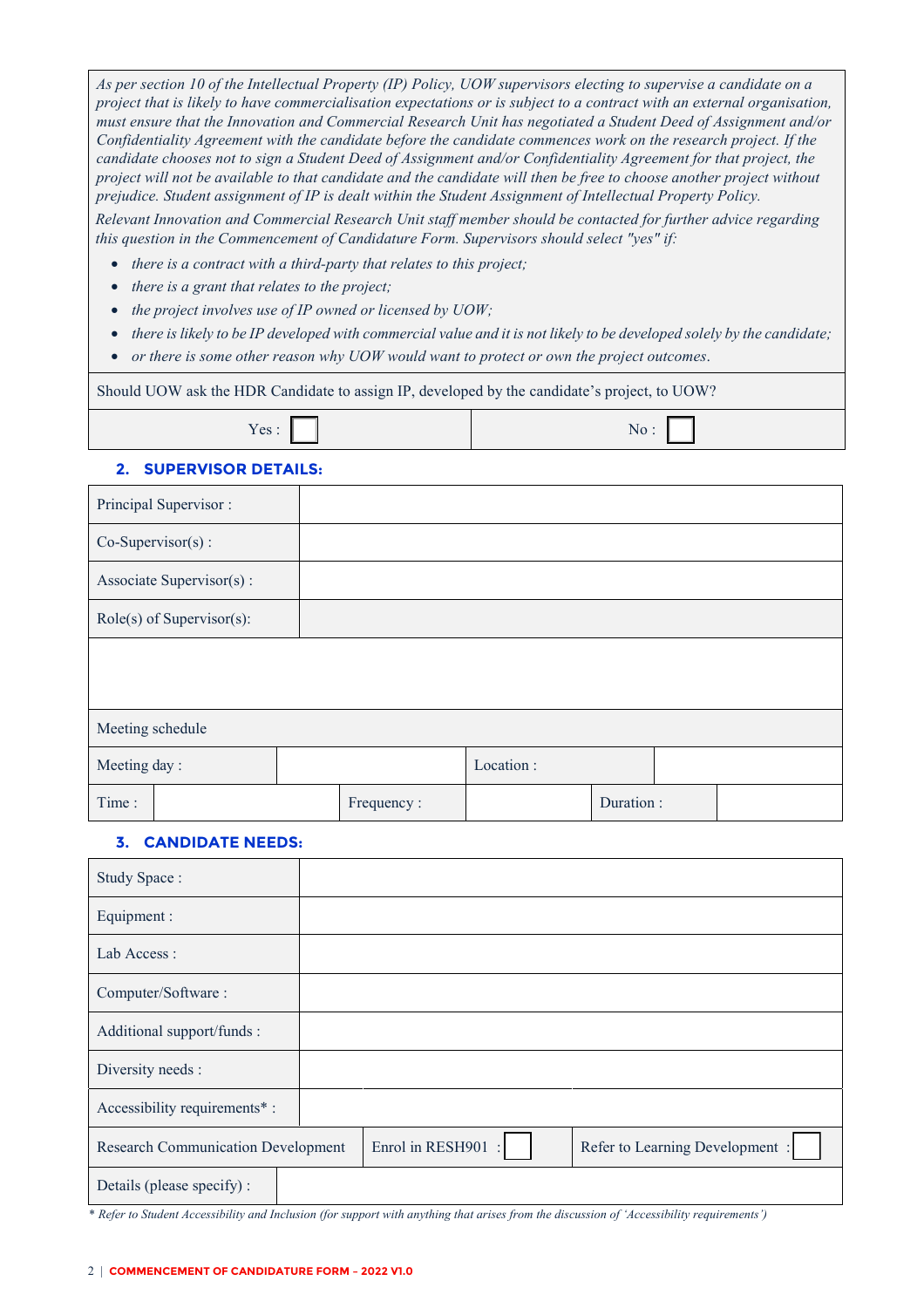#### **4. GOALS/TARGETS FOR 1ST YEAR OF CANDIDATURE:**

| 1. |                                               |                      |
|----|-----------------------------------------------|----------------------|
|    |                                               |                      |
|    |                                               | To be completed by : |
| 2. |                                               |                      |
|    |                                               |                      |
|    |                                               | To be completed by:  |
| 3. |                                               |                      |
|    |                                               |                      |
|    |                                               | To be completed by : |
| 4. |                                               |                      |
|    |                                               |                      |
|    | Research proposal review to be completed by : |                      |

## **5. ACTION REQUIRED:**

#### **6. COMMENTS ARISING FROM DISCUSSION:**

**Privacy Note**: Student name, thesis title and supervisor details may be published on the website of the university and its affiliates. If you do not wish for this information to be disclosed, please discuss this with your supervisor.